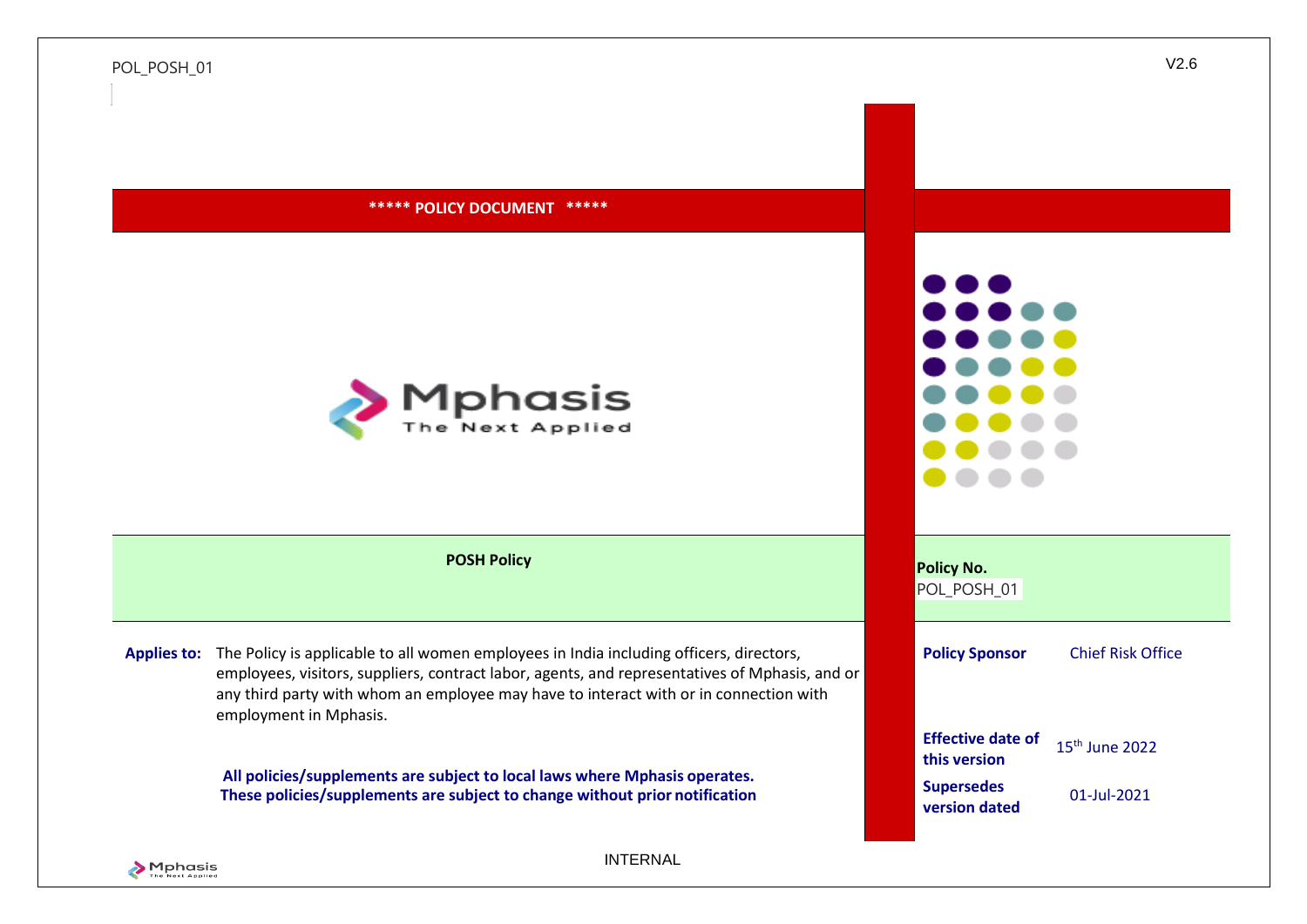**Security Notice:** The information contained within this document is INTERNAL. Unauthorized disclosure is prohibited. Failure to observe Mphasis policy regarding proprietary information can result in disciplinary action, including dismissal, as well as result in a violation of Mphasis, proprietary rights and subject you and/or third parties to legal liability.

# **DOCUMENT CONTROL**

| <b>Prepared By:</b> | <b>Reviewed By:</b>                   | <b>Approved By:</b>  |
|---------------------|---------------------------------------|----------------------|
| Ekta Jaiswal        | Silvi Joseph and Sethu<br>Seetharaman | Sethu<br>Seetharaman |
| Name:               | Date:                                 | <b>Document No:</b>  |
| <b>POSH Policy</b>  | 15-June-2022                          | POL POSH 01          |
| <b>Version No:</b>  | Status:                               |                      |
| 2.6                 | Approved                              |                      |

| <b>Classification</b>                                                                                    |
|----------------------------------------------------------------------------------------------------------|
| <b>Classification: INTERNAL</b>                                                                          |
| $\checkmark$ Do not forward or copy data in part or full without explicit permission of the POSH Office. |
| Retention period is Default                                                                              |

This change history must be updated when any edits are made to this document. Please contact the POSH office (POSH@mphasis.com) to request changes.

| <b>Version History</b> |                 |                            |               |                                                                |
|------------------------|-----------------|----------------------------|---------------|----------------------------------------------------------------|
| <b>Version</b>         | Date            | <b>Approver for Change</b> | <b>Author</b> | <b>Description</b>                                             |
| 1.0                    | Jul-2008        |                            |               | Initial draft                                                  |
|                        |                 | Sivaram Nair               |               |                                                                |
| 1.1                    | $15$ -Jun- $10$ | Sivaram Nair               |               | Provision in respect of having an                              |
|                        |                 |                            |               | appellate authority included                                   |
| 1.2                    | $6$ -Jun-12     | Sivaram Nair               |               | CFO removed from the Executive Committee for POSH and replaced |
|                        |                 |                            |               | with one other person from the Executive Committee             |
| . <b>.</b>             |                 |                            |               |                                                                |

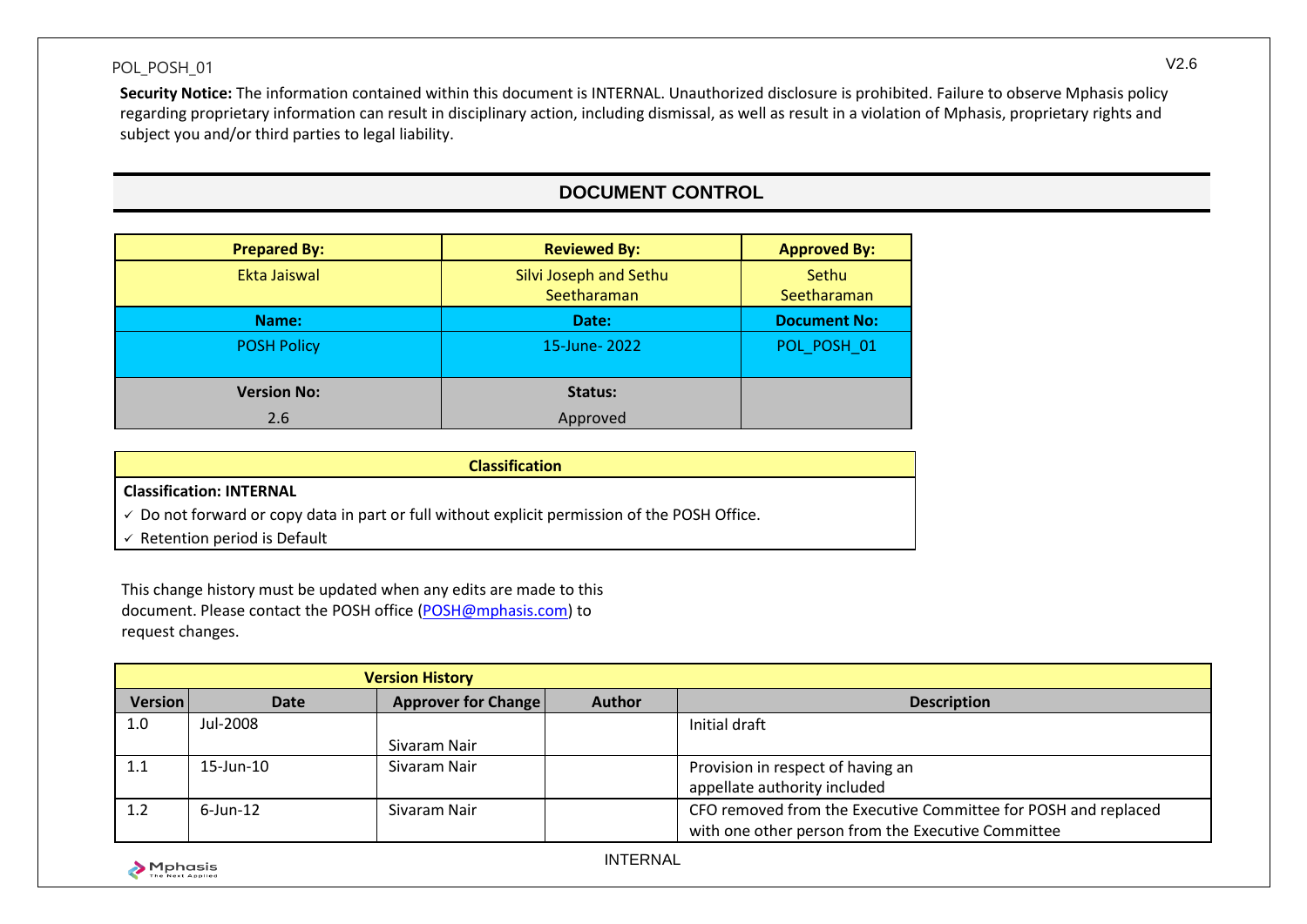| POL POSH 01 |           |              |                                                                                                                                                                                                                                                                                                                                                                                    |
|-------------|-----------|--------------|------------------------------------------------------------------------------------------------------------------------------------------------------------------------------------------------------------------------------------------------------------------------------------------------------------------------------------------------------------------------------------|
|             |           |              | The Quorum for all meetings of the Complaints Committee changed to<br>four members instead of three<br><b>Members</b>                                                                                                                                                                                                                                                              |
| 1.3         | 13-Jul-12 | Sivaram Nair | Any serving employee aggrieved by the findings and decision in a<br>complaint under the Policy may submit an appeal before the Appellate<br>Authority within 7 working days from the date of communicationof the<br>decision<br>The appellate authority can bereached through<br>appellate.POSH@mphasis.com                                                                        |
| 1.4         | 15-Nov-13 | Sivaram Nair | icy revised in alignment with the Sexual Harassment of Women at<br>workplace (Prevention, Prohibition, ad Redressal) Act'2013                                                                                                                                                                                                                                                      |
| 1.5         | 15-Jan-14 | Sivaram Nair | icy revised in alignment with the Rulespertaining Sexual Harassment of<br>Women at workplace (Prevention, Prohibition and Redressal) Act'2013                                                                                                                                                                                                                                      |
| 1.6         | 10-Feb-14 | Sivaram Nair | Policy revised in alignment with the Rules pertaining Sexual Harassment<br>of Women at workplace (Prevention, Prohibition and Redressal) Act'2013                                                                                                                                                                                                                                  |
| 1.7         | 25-Jul-14 | Sivaram Nair | Any serving employee aggrieved by<br>the decision of a complaint under the Policy may submit an appeal before<br>the Appellate Authority not later than15 calendar days from the date of<br>communication of the decision. The appellate authority can be reached<br>through appellate.POSH@mphasis.com. The order of the Appellate<br>Authority in all<br>appeals shall be final. |
| 1.8         | 26-Jul-16 | Sivaram Nair | Policy revised in alignment with the rules pertaining to Sexual<br>Harassment of Women at workplace<br>(Prevention, Prohibition and Redressal) Act'2013                                                                                                                                                                                                                            |
| 1.9         | 22-Nov-16 | Sivaram Nair | Inclusion of ex-parte decision based on the Sexual Harassment of Women<br>at workplace (Prevention,<br>Prohibition and Redressal) Act'2013                                                                                                                                                                                                                                         |
| 2.0         | 17-Apr-17 | Sivaram Nair | Included clauses of interim steps, disciplinary action against witness for<br>providing false statement, revision ofdisciplinary action and change of<br>Internal Complaints Committee (ICC) to The Complaints Committee (CC)                                                                                                                                                      |
| 2.1         | 7-Sept-17 | Sivaram Nair | The nomenclature has been changedfrom Complaints Committee (CC) to<br>Internal Committee (IC) and Core Complaints Committee (CCC) to Core<br>Committee (CC)                                                                                                                                                                                                                        |
| 2.2         | 26-Mar-18 | Sivaram Nair | Inclusion of disciplinary action for non-cooperation in an investigation<br>under Process/ Process in case of a complaint of sexual harassment.                                                                                                                                                                                                                                    |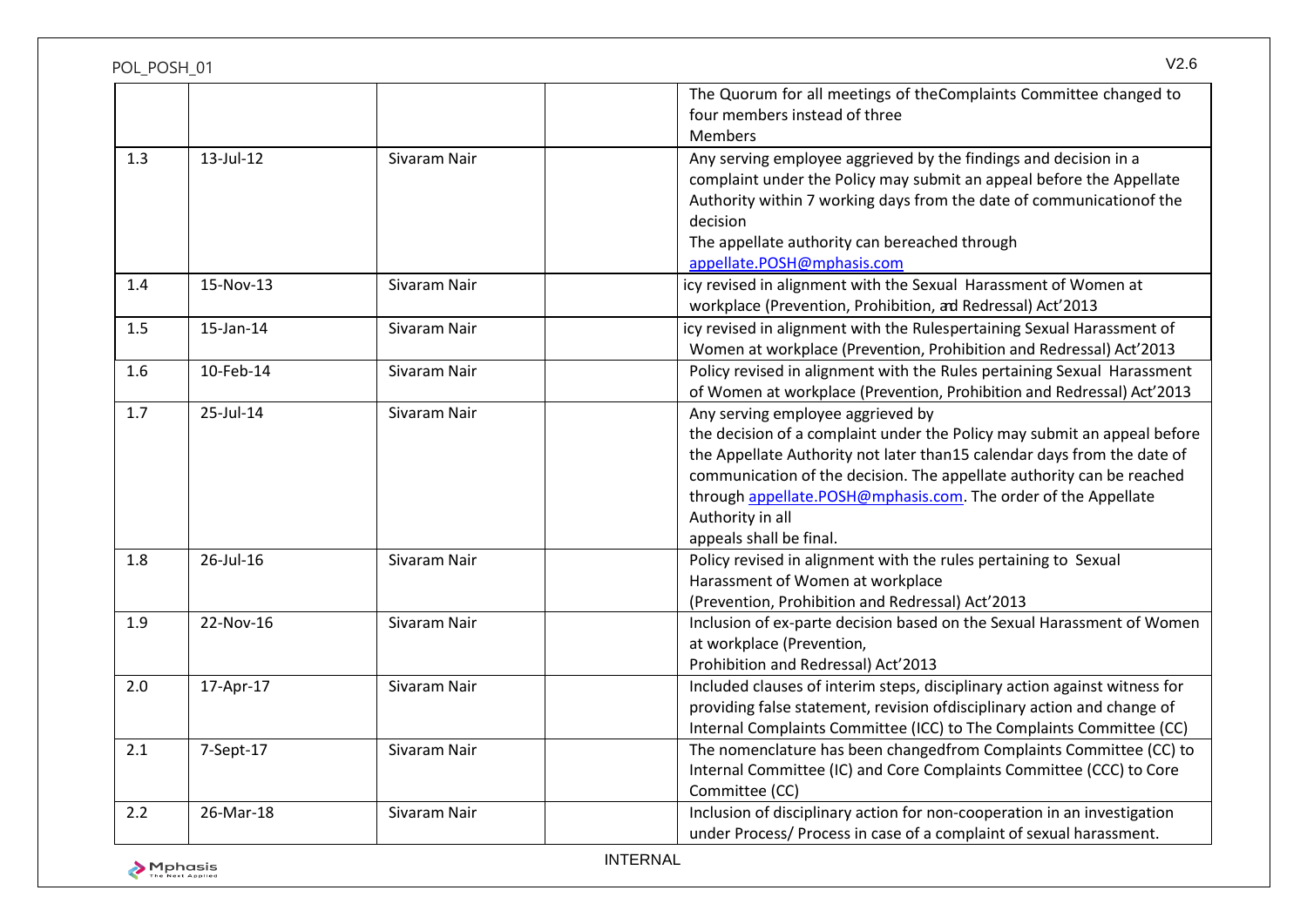| 2.3 | $10-Mav-18$ | <b>Eric Winston</b> |              | Deletion of the Appellate authority from the process                  |
|-----|-------------|---------------------|--------------|-----------------------------------------------------------------------|
| 2.4 | 13-Feb-20   | <b>Eric Winston</b> |              | Under Objective: Redressal extendedto employees irrespective of their |
|     |             |                     |              | gender and "sexuality". Inclusion of "sexuality"                      |
| 2.5 | $1$ -Jul-20 | Eric Winston        |              | Inclusion of company provided virtual platforms in the examples of    |
|     |             |                     |              | extended workplace                                                    |
| 2.6 | 31-May-22   | Sethu S Raman       | Ekta Jaiswal | Exclusive POSH policy for women employees in India in line with the   |
|     |             |                     |              | provisions of POSH Act                                                |

| <b>Access</b><br><b>List</b> |                    |                      |                         |
|------------------------------|--------------------|----------------------|-------------------------|
| <b>List of Users</b>         | <b>Access Type</b> | <b>Type of Media</b> | <b>Retention Period</b> |
| <b>CRO Management</b>        | Read/Write/Delete  | Soft Copy            | Default                 |
| Mphasis employees            | Read               | Soft Copy            | Default                 |

# **Contact Information**

For any question regarding this policy, please contact.

| Group  | Chief Risk Office |
|--------|-------------------|
| Email: | POSH@Mphasis.com  |

INTERNAL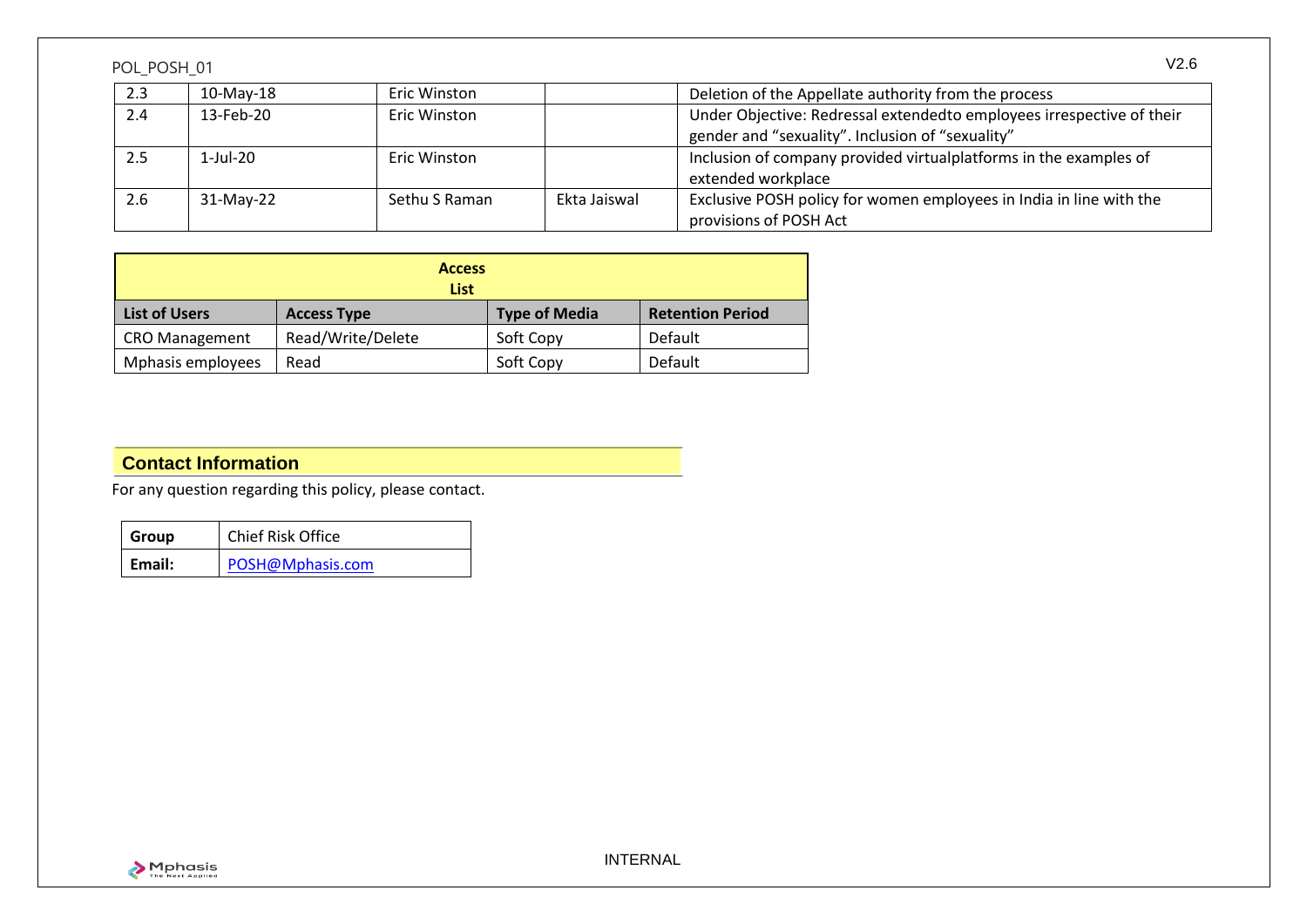## POL\_POSH\_01

# **INDEX**

| 1                       |                                        |  |
|-------------------------|----------------------------------------|--|
| $\overline{2}$          |                                        |  |
| 3                       |                                        |  |
| 4<br>4.1                |                                        |  |
| 5.                      |                                        |  |
| 6                       |                                        |  |
| $\overline{\mathbf{z}}$ |                                        |  |
| 8<br>8.1                | 8.2<br>8.3<br>8.4<br>8.5<br>8.6<br>8.7 |  |
|                         |                                        |  |

 $V2.6$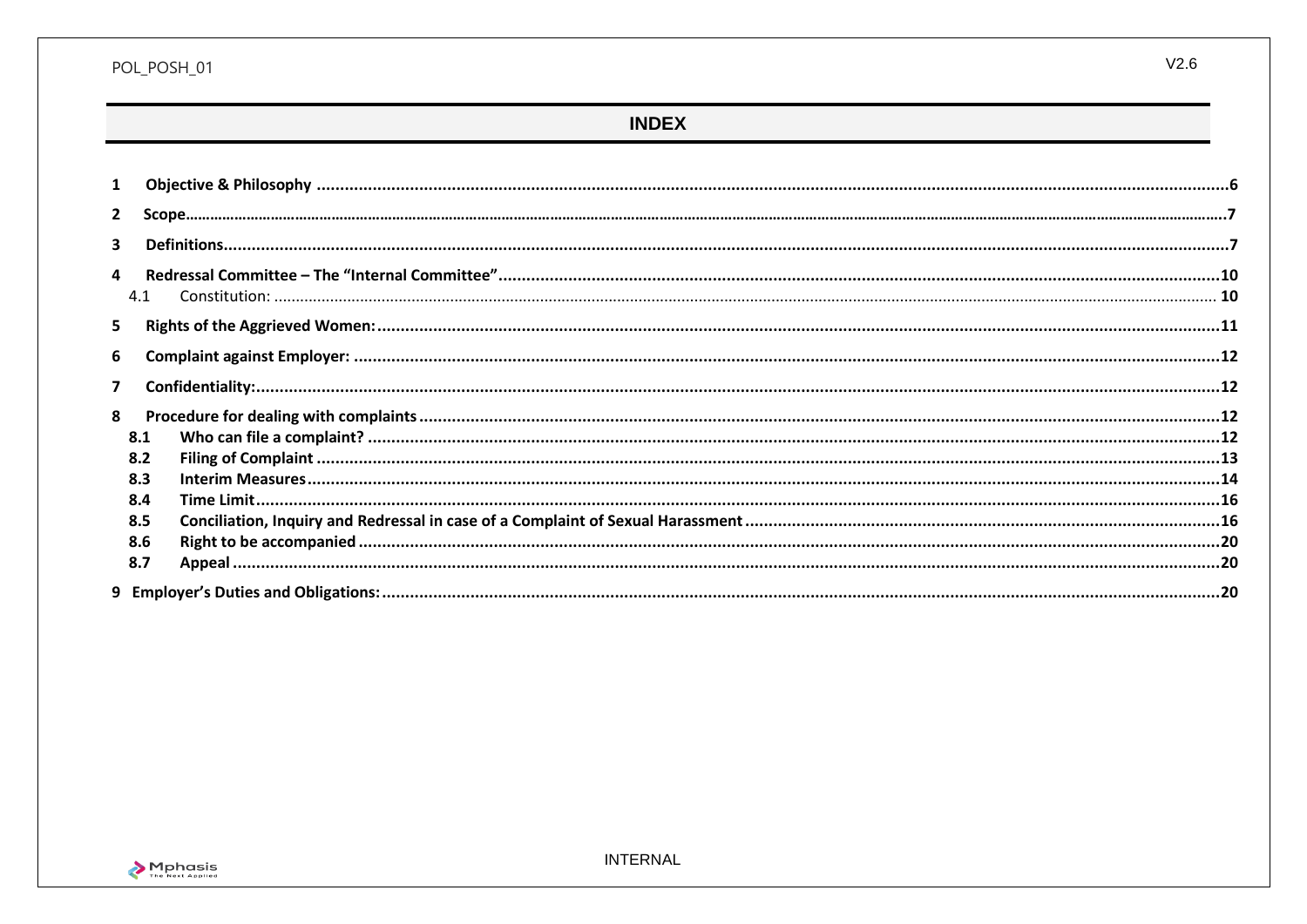#### **1 Objective & Philosophy:**

Mphasis Limited has Zero Tolerance for sexual harassment in workplace. The Company is committed to ensuring a workplace, free from sexual harassment and to provide a mechanism for redressal of complaints of sexual harassment of women at workplace without fear or threat of reprisals in any form or manner to all its women employees. Accordingly, the Company has framed the Policy for the Prevention of Sexual Harassment of Women at Workplace (the "POSH Policy") in adherence to Sexual Harassment of Women at Workplace (Prevention, Prohibition and Redressal) Act, 2013 (the "POSH Act").

The POSH (Prevention of Sexual Harassment) Policy implemented by Mphasis is reformatory and not only Penal in nature.

The following Core Principles are the guiding principles to be followed by all stakeholders in the implementation of the POSH Policy. The acronym (for easy recall) of the values of this program is CONCERN. This has been detailed below:

•**C**onfidentiality to the extent that is possible pursuant to the local law will be ensured, information related to POSH complaints and disciplinary process is shared only as permitted by law and only on a "need to know " basis.

•Objectivity to keep focus on evidence and to be unbiased in the handling of all aspects of an investigation.

•**N**eutrality to treat all the stake holders equally irrespective of age, gender, caste, language, race, region of origin, religion, level in the organization etc.

•**C**losure to provide speedy conclusion to the investigation of cases with appropriate sharing of information with all relevant parties.

•**E**mpathy to be sensitive to the experiences of all the stakeholders and ability to understand what the person has gone through**.**

•**R**esponsiveness to treat all cases as important and urgent and commit to resolve every grievance.

•**F**ollow Principles of Natural Justice while investigating a grievance.



**C**

**O**

**N**

**C**

**R**

**N**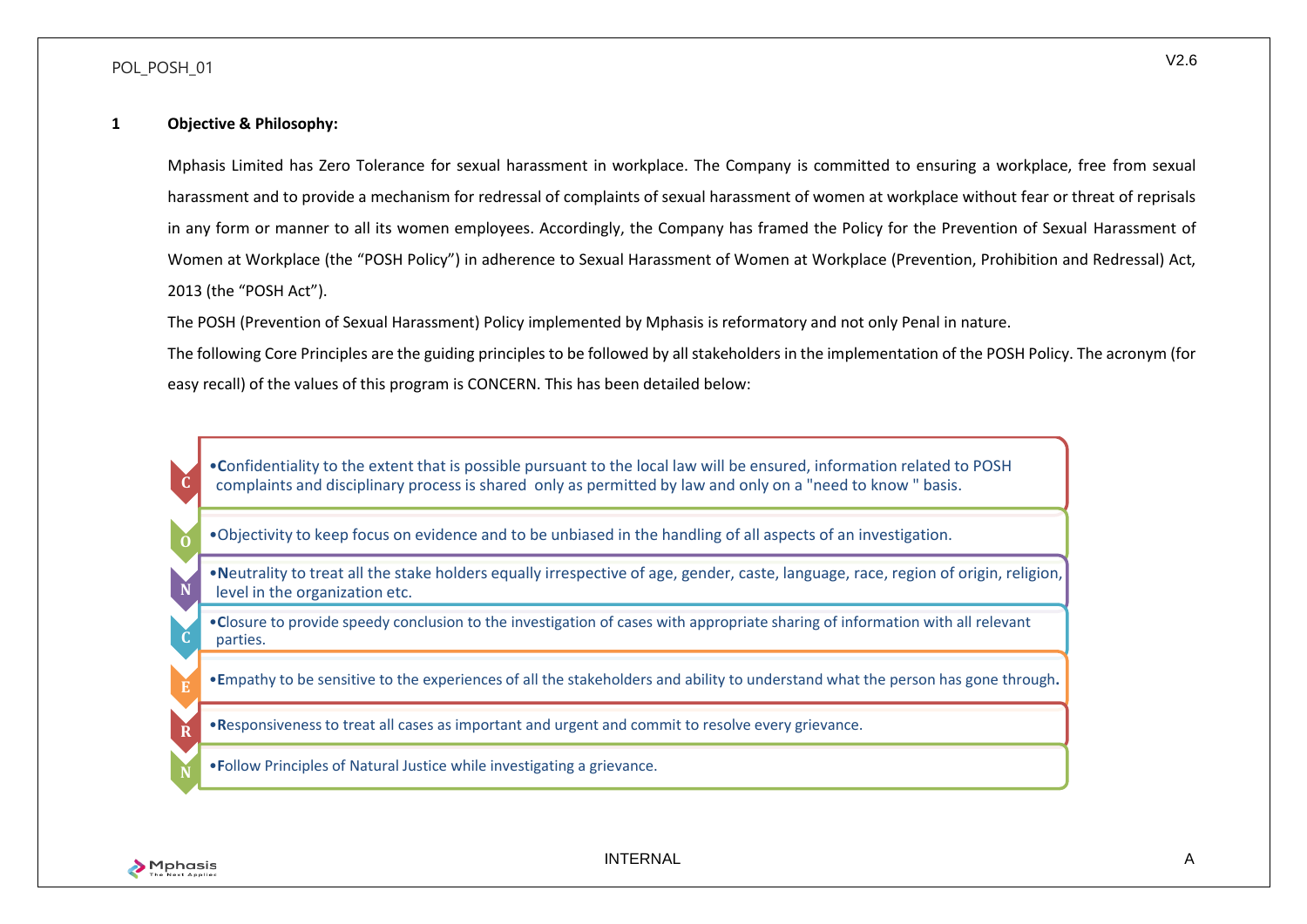<span id="page-6-0"></span>This POSH Policy is applicable to all women employees in India in Mphasis Limited and its subsidiaries, affiliates and / or group companies (hereinafter collectively referred to as "Mphasis"). The POSH Policy applies to all employees and individuals coming to the workplace for employment or for any other purpose whatsoever, including but not limited to officers, directors, trainees, consultants, vendors, visitors, suppliers, contract labor, agents, representatives of Mphasis, and or any third party with whom an employee may have to interact with or in connection with employment in Mphasis; and applies to any alleged act of sexual harassment against women at workplace, whether the incident has occurred during or beyond office hours, in the premises defined as Workplace herein below.

#### <span id="page-6-1"></span>**3 Definitions**

- 1. **Sexual harassment** includes any one or more of the following unwelcome acts or behavior (whether directly or by implication):
- a. Any unwelcome sexually determined behavior, or pattern of conduct, that would cause discomfort and/or humiliate a person at whom the behavior or conduct was directed namely:
	- i. physical contact and advances, including those involving unwelcome and explicit sexual overtures.
	- ii. a demand or request for sexual favors.
	- iii. making sexually colored remarks or remarks of a sexual nature about a woman's clothing or body.
	- iv. showing pornography, making, or posting sexual pranks, sexual teasing, sexual jokes, sexually demeaning or offensive pictures, cartoons or other materials through email, SMS, MMS, WhatsApp or through any social media etc.; and
	- v. any unwelcome physical, verbal, or non-verbal conduct of sexual nature.
- b. Conduct that may be construed as Sexual Harassment not only violates the Prevention of Workplace Sexual Harassment Act, 2013, but also could constitute an offence under the Indian Penal Code, 1860:



INTERNAL A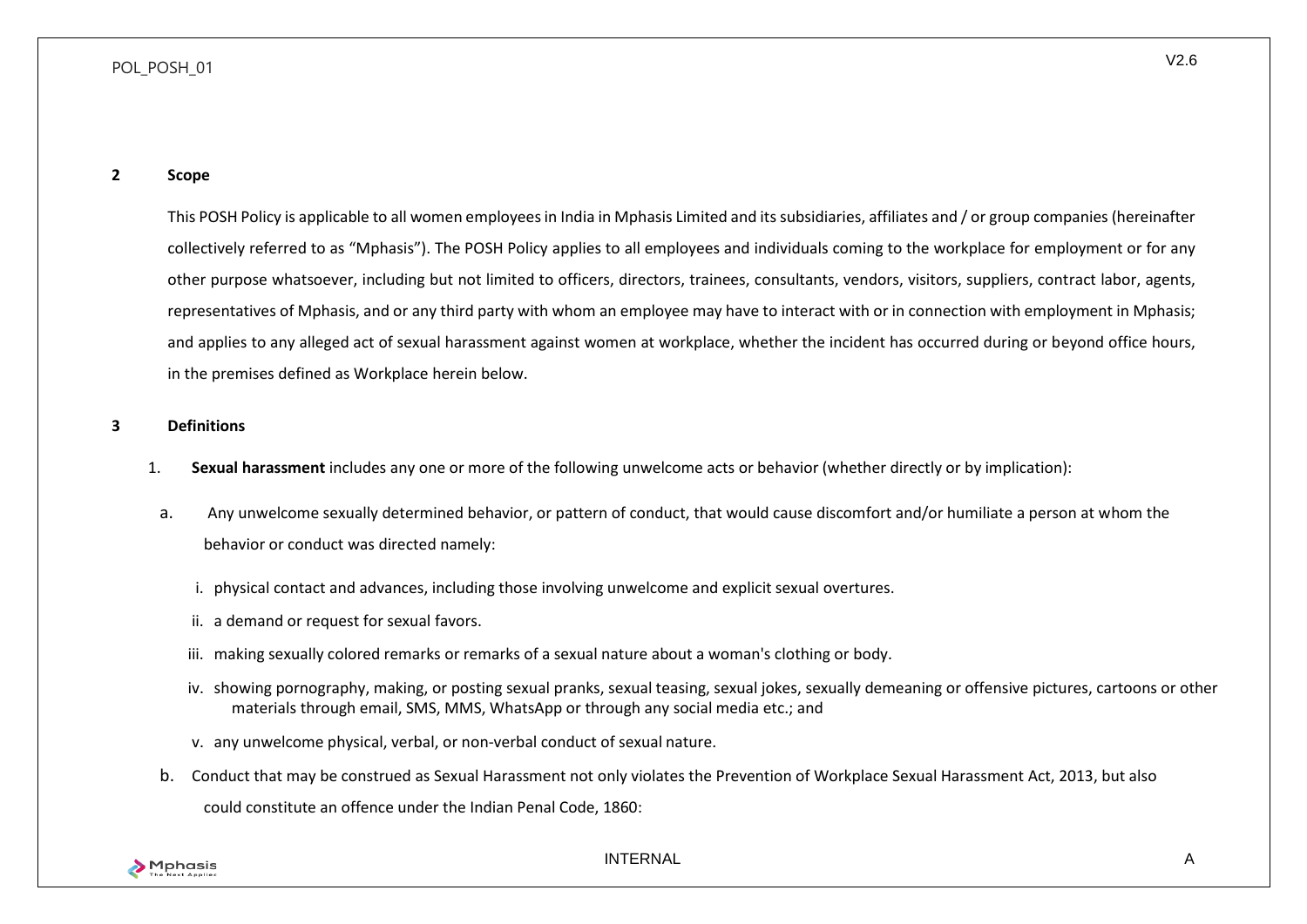- i. 354 Outraging the modesty of a woman
- ii. 354-A Sexual harassment by a man
- iii. 354-B Assault or use of criminal force to woman with intent to disrobe
- iv. 354-C Voyeurism
- v. 354-D Stalking
- vi. 376C- Sexual intercourse by person in authority. Where a person in a position of authority or in a fiduciary relationship, abuses such position or fiduciary relationship to induce or seduce any woman either under his charge or present in the premises to have sexual intercourse with him.
- vii. 509 Insulting the modesty of a woman
- c. 294 Singing lewd songs directed at women in public spaces is considered sexual harassment, The following circumstances may amount to Sexual Harassment, among other circumstances, if it occurs or is present in relation to any other act of Sexual Harassment:
	- i. Implied or explicit promise of preferential treatment in employment.
	- ii. Implied or explicit threat of detrimental treatment in employment.
	- iii. Implied or explicit threat about the present or future employment status.
	- iv. Interference with the person's work or creating an intimidating or offensive or hostile work environment; or
	- v. Humiliating treatment likely to affect her health or safety.

Further, Sexual Harassment may occur not only where a person uses sexual behavior to control, influence or affect the career, salary, or job of a woman, but also between co-workers. It may also occur between an Employee of the Company and someone that such Employee deals within the course of his/her work who is not employed by the Company.

- 2. **Quid Pro Quo**  when submission to or rejection of "unwelcome" sexual advances or conduct of sexual nature is used as the basis for employment decisions, it is termed as "Quid Pro Quo".
- 3. **Hostile Work Environment**  occurs when the conduct unreasonably interferes with an individual's work performance or creates an intimidating or offensive working environment.

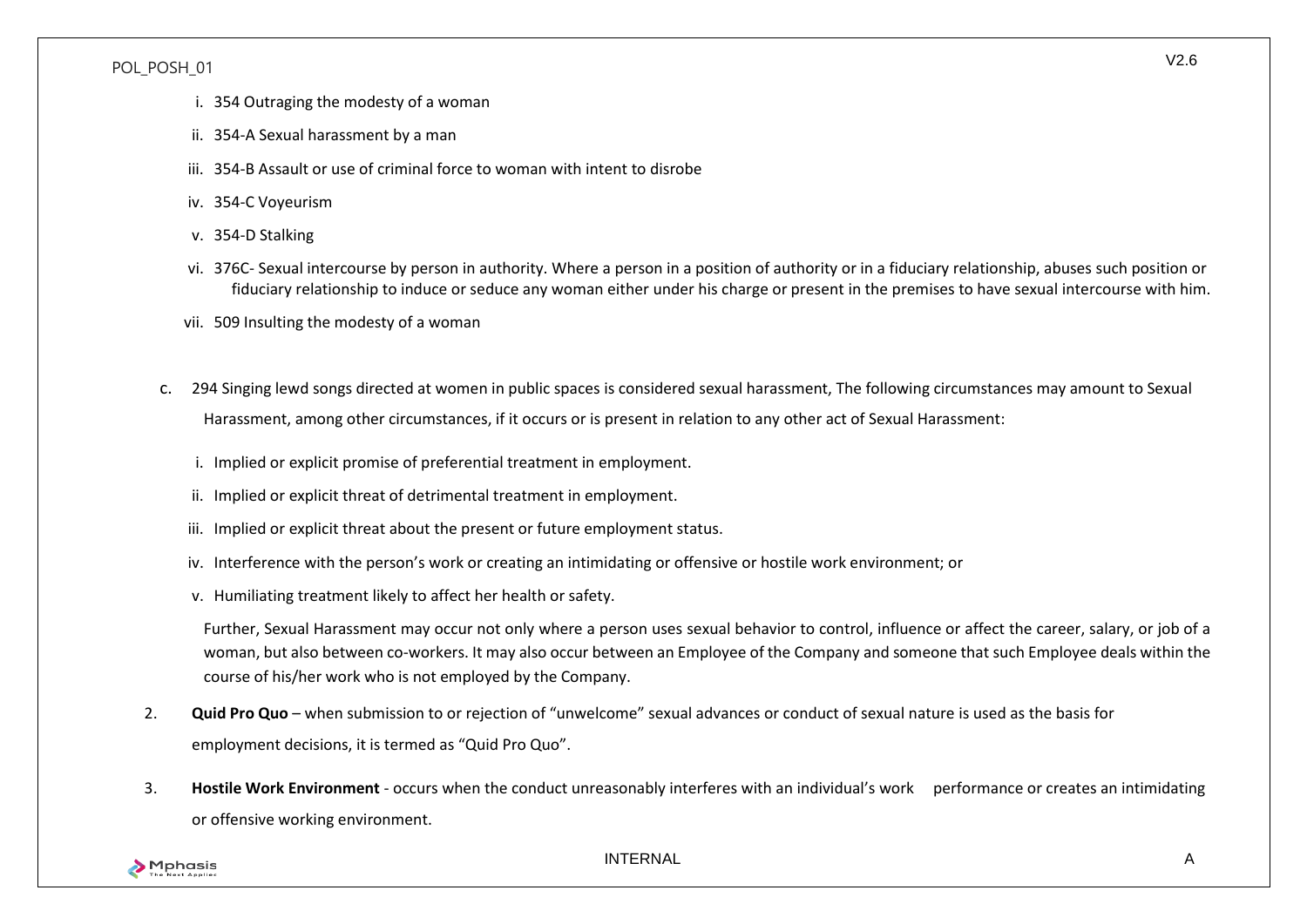- 4. **Aggrieved Woman**  shall mean in relation to a Workplace, a woman, of any age, whether employed or not, who alleges to have been subjected to any act of Sexual Harassment by the Respondent.
- 5. **Complainant** Any Aggrieved Woman who makes a complaint alleging Sexual Harassment under this POSH Policy.
- 6. **Complaint** means a complaint of Sexual Harassment of woman at Workplace submitted to the Internal Committee by the Complainant.
- 7. **Employee** is a person employed at the Workplace, for any work on regular, temporary, ad-hoc or daily wage basis, either directly or through an agent, including a contractor, with or without the knowledge of the principal employer, whether for remuneration or not, or working on a voluntary basis or otherwise, whether the terms of employment are express or implied and includes a co-worker, a contract worker, probationer, trainee, apprentice or by any other such name.
- 8. **Respondent**  shall mean a person against whom the Complainant has made a Complaint to the IC.
- 9. **Workplace**  includes all office premises of Mphasis, any place where working relationship and/or employer-employee relationship between Mphasis and the Aggrieved Woman exists, all branches and units (including transit houses and guest houses), dwelling place or house and any places visited by the Complainant arising out of and during employment. It further includes any place visited by the Employee arising out of or during the course of employment including transportation provided by Mphasis for undertaking such a journey. It also includes the extended workplace such as food courts, cafeterias, and other recreational facilities, Mphasis sponsored training programs, parties and other events organized/hosted by Mphasis. Additionally, the workplace includes employee remote workspace and any Mphasis provided virtual platforms like Skype, Microsoft teams, Yammer, Webex, Zoom, etc.
- 10. **The Internal Committee** (hereinafter referred to as the "**IC**") shall mean the committee duly constituted in accordance with Section 4 of the POSH Act by Mphasis. The Internal Committee shall receive Complaints of Sexual Harassment at the Workplace from the Complainant, as well as inquire into all Complaints of Sexual Harassment and make recommendations to the Employer on the action required pursuant to its inquiry of such a Complaint.
- 11. **The Employer** is any person responsible for the management, supervision, and control of the Workplace, including appointment/ removal/ termination of Employees and includes the person discharging contractual obligations with respect to his or her Employees. Explanation: The

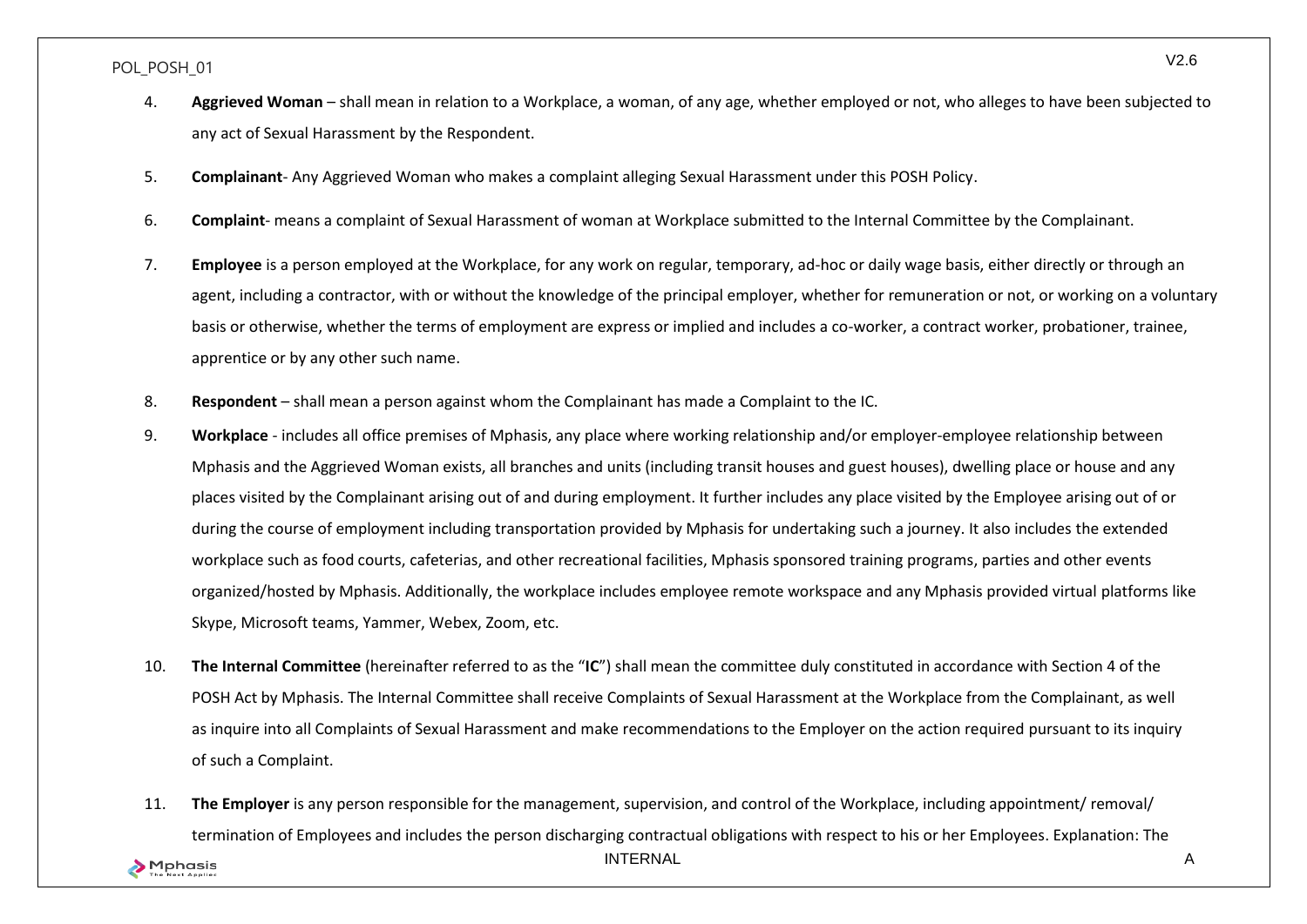term "management" includes the person or board or committee responsible for formulation and administration of policies for such organization.

For all practical purposes, the CHRO shall act as the representative on behalf of the employer.

12. **Member**: A member of the IC.

## **Interpretation:**

- ➢ Within this POSH Policy, the terms under the above-mentioned section shall have the meanings as defined under the Para/Section- 'Definitions' when used in this POSH Policy, unless otherwise stated or required.
- ➢ The term 'Sexual Harassment' wherever used shall mean 'Sexual Harassment of women at Workplace' unless the context otherwise requires.
- $\triangleright$  Words importing the singular include the plural and vice versa.

## <span id="page-9-0"></span>**4 Redressal Committee – The "Internal Committee"**

### <span id="page-9-1"></span>**4.1 Constitution:**

The IC shall be constituted for each location(s) at divisional or sub-divisional level from where Mphasis operates and shall consist of:

- a. A Presiding officer, who shall be a senior level woman employee.
- b. Two Members (minimum) from amongst employees preferably committed to the cause of women or have had experience in social work or have legal knowledge.
- c. One external Member (minimum) from amongst non-governmental organization or association committed to the cause of women or a person familiar with the issues relating to sexual harassment.
	- i. One half of the total Members shall be women.
	- ii. The term of IC Members shall not exceed three (03) years.

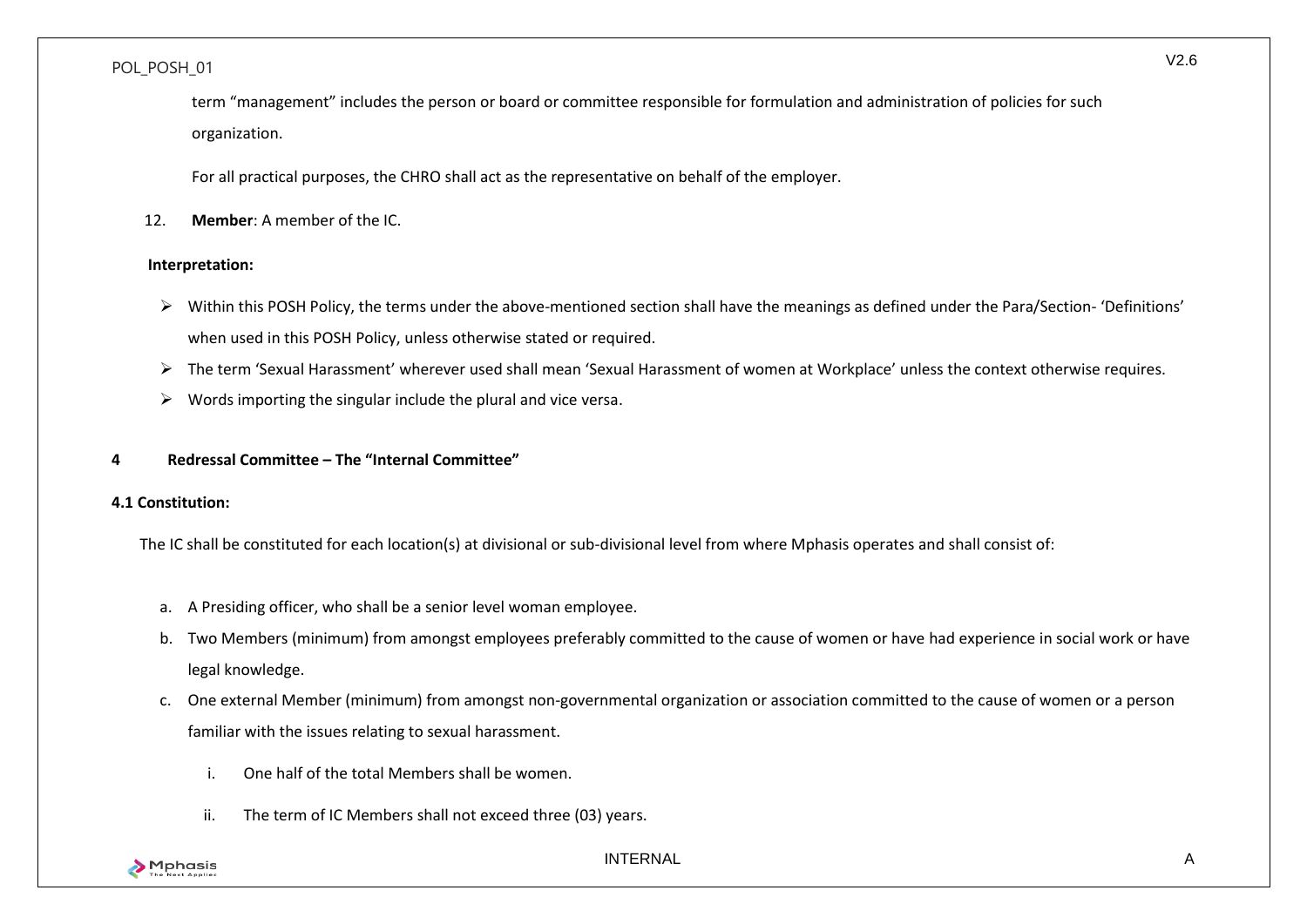#### **Quorum:**

The quorum for all meetings of the IC shall be three (03) Members including the Presiding Officer.

#### **IC Members:**

- a. The Company has formed an IC to investigate and inquire into the Complaints of Sexual Harassment of women at the Workplace.
- b. The Employer reserves the right to add to, remove or replace, the IC members from time to time.

#### **Meeting:**

The IC shall meet at least once a month.

#### <span id="page-10-0"></span>**5 Rights of the Aggrieved Women:**

- a. The aggrieved woman has the right to and is encouraged to lodge a Complaint with the IC in case of sexual harassment, even if it is against the 'employer'
- b. She can authorize, in writing, specified people (as provided in the law) to file a complaint on her behalf or seek assistance from the IC to file a complaint, as necessary
- c. She can request, in writing, interim relief for transfer (for her / respondent) or leave, pending inquiry by the Committee
- d. After lodging a complaint, she may request the IC to facilitate resolving the issues through conciliation (no monetary settlement permitted)
- e. Make a reasonable request to be accompanied by a member, whose presence in the inquiry shall not cause any conflict of interest
- f. If not satisfied with the inquiry proceedings / recommendations by the IC / implementation of the recommendations of the IC, choose to appeal to such Statutory Body or Court or Tribunal designated by Government in this regard, within 90 days of such recommendations.

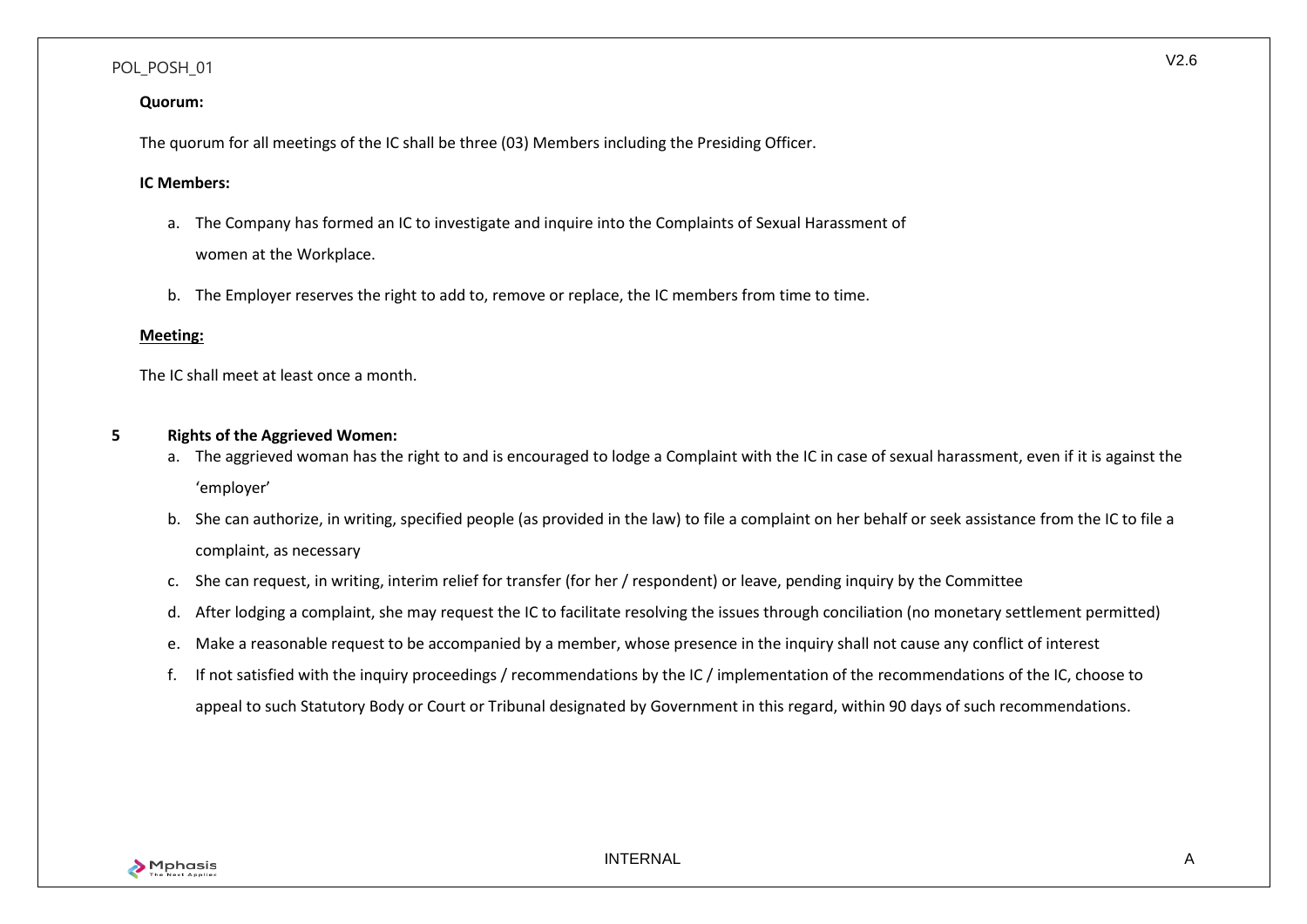### <span id="page-11-0"></span>**6 Complaint against Employer:**

Where the Complaint is preferred by the Complainant against the Employer, the Complaint shall without any delay, be forwarded to the Local Committee constituted in the respective State by the applicable authority for inquiry.

<span id="page-11-1"></span>**7 Confidentiality:**

- a. At all stages of the procedures, informal and formal, and from the first discussions when the potential allegations of Sexual Harassment are discussed, all parties to the discussion are required to be aware of the sensitivity of the matters under discussions, the potential impact on individual lives and careers, and to exercise extreme caution in the disclosure of the information and to maintain the confidentiality of the Complaint, Complainant, Respondent, witnesses, conciliation, inquiry proceedings, recommendations made by IC and the action taken by Employer.
- b. Notwithstanding the Right to Information Act, 2005, the contents of the Complaint submitted, the identity and addresses of the Complainant, Respondent and witnesses, any information relating to conciliation and inquiry proceedings, recommendations by the Internal Committee and action taken by the Employer shall not be published, communicated or made known to the public, press and media in any manner.
- c. If any person contravenes the above, the Employer shall be entitled to take appropriate disciplinary action against such person including recovery of such amounts from such person as permitted under law and determined by the IC.
- <span id="page-11-3"></span><span id="page-11-2"></span>**8 Procedure for dealing with complaints**

### **8.1 Who can file a complaint?**

- i. Any woman who has been subjected to Sexual Harassment at Workplace as defined in this policy has the right to and is encouraged to lodge a Complaint with the IC.
- ii. A situation may arise where the Aggrieved Woman is unable to make a Complaint because of some physical incapacity she suffers. In such cases, the Complaint may be filed by:
	- Her relative or friend.

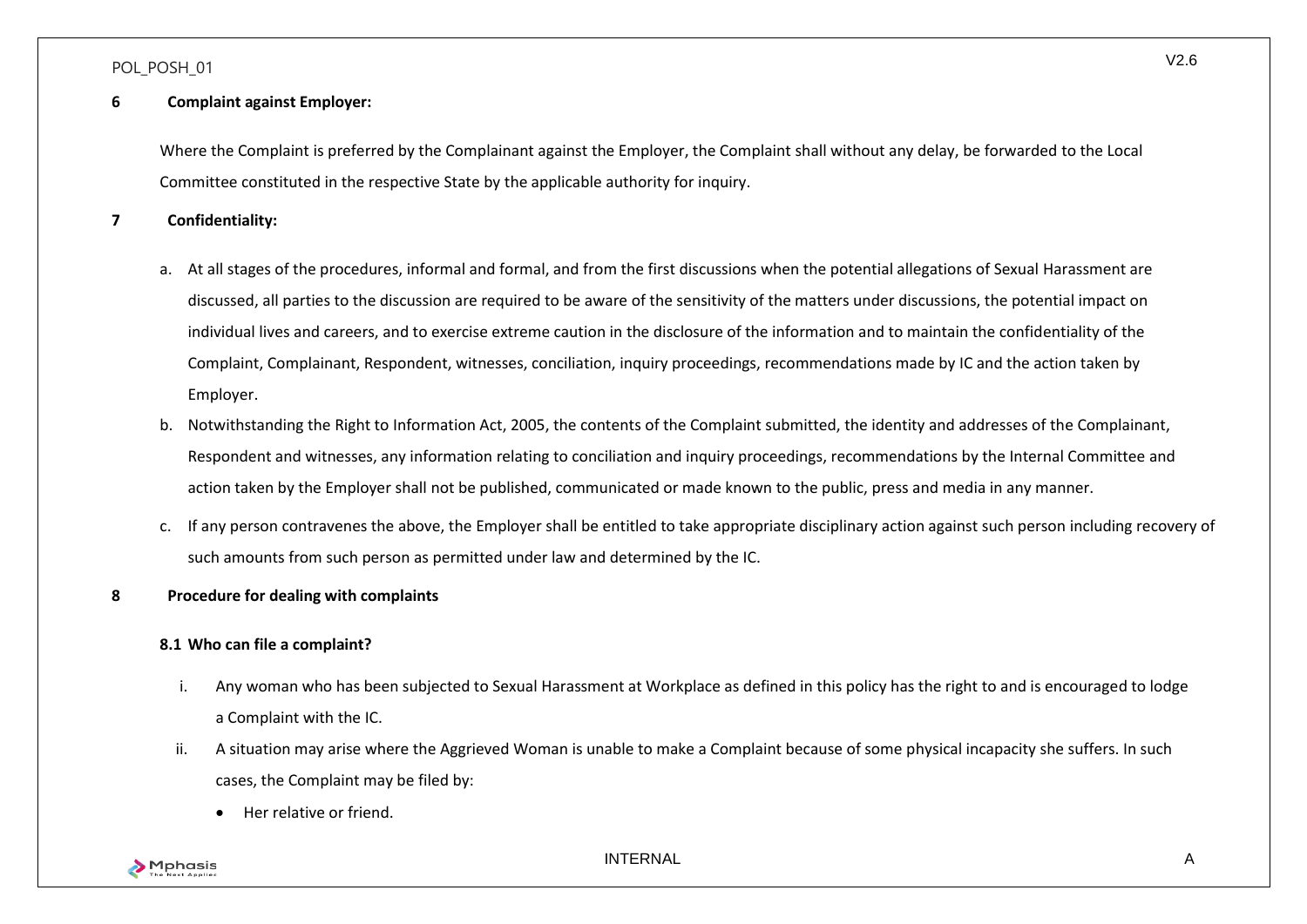- Her co-worker.
- An officer of the National Commission for Women or State Commission for Women.
- Any person who has knowledge of the incident, with the written consent of the Aggrieved Woman.
- iii. In a situation where the Aggrieved Woman is unable to make a Complaint because of any mental incapacity she suffers, the Complaint may be filed by:
	- Her relative or friend.
	- Her special educator.
	- Her qualified psychiatrist or psychologist. The guardian or authority under whose care she is receiving treatment or care.
	- Any person who has knowledge of the incident jointly with her relative or friend or a special educator or qualified psychiatrist or psychologist, or guardian or authority under whose care she is receiving treatment or care.
- iv. If the Aggrieved Woman is unable to lodge a Complaint for any other reason, the Complaint can be filed by any person who has knowledge of the incident, with her written consent.
- v. If the Complaint cannot be made in writing, the Presiding Officer or any Member of the IC will render all reasonable assistance to the Aggrieved Woman to make a written complaint.
- vi. In the event of demise of the Aggrieved Woman, a complaint may be filed by any person who has knowledge of the incident, with the written consent of her legal heir.

## <span id="page-12-0"></span>**8.2 Filing of Complaint**

- i. All Complaints of Sexual Harassments shall be made to the IC. The Complaint is to be addressed to IC at [POSH@mphasis.com.](mailto:posh@mphasis.com)
- ii. If complaints of sexual harassment are submitted to or received by colleagues, leaders, managers or the concerned HRBPs, the said colleagues, leaders, managers or HRBPs have a duty to encourage the Complainant to forward the same immediately to **[POSH@mphasis.com](mailto:posh@mphasis.com%20and%20maintain%20confidentiality%20of%20the%20same.)** and [maintain confidentiality of the same.](mailto:posh@mphasis.com%20and%20maintain%20confidentiality%20of%20the%20same.)
- iii. For cases where the Complainant is a visitor or an employee of a vendor, sub- contractor, business partner or other, the Complainant is

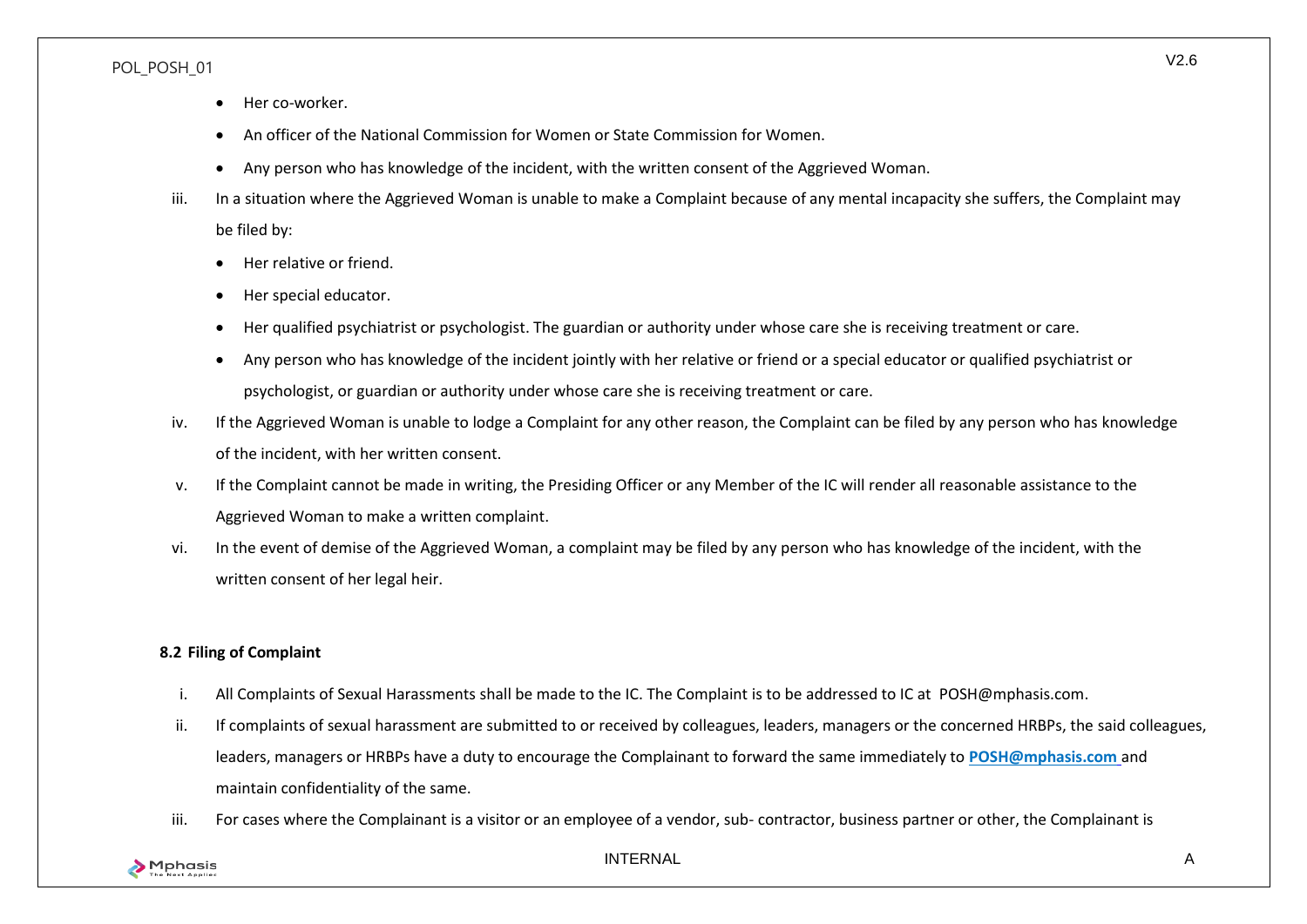advised to contact the IC either through email (POSH@mphasis.com) or through the point of contact specified in the concerned contractual agreement, if any. As required, the Complaint may be addressed in coordination with the employer of the Complainant.

- iv. For example, if an employee from organization 'A' is being harassed by an Employee of Mphasis the investigation and resolution may be done by Mphasis in coordination with organization 'A'.
- v. A Complaint relating to Sexual Harassment must be made within three (03) months from the date of the alleged offence. In case of a series of events, the Complaint must be made within three (03) months from the date of the last incident. A delay, if any, in lodging such Complaint may be condoned by the IC, provided that the Complainant submits sufficient cause for such delay, subject to a limit of another three (03) months. The Complainant must furnish six (06) copies of the complaint to the IC. This must be accompanied by all the supporting documents, evidence and the names and addresses of witnesses in connection with the incident of Sexual Harassment.
- vi. Anonymous Complaints shall not be entertained.

#### <span id="page-13-0"></span>**8.3 Interim Measures**

- i. If the Complainant makes a request, in writing, the IC may recommend to Employer to take any of the following measures:
- Transferring the Complainant or the Respondent to any other workplace.
- Granting leave to the Complainant, subject to a maximum of three (03)months.
- ii. Restraining the Respondent from reporting on the work performance of the Complainant or writing her confidential report and assigning the same to another manager.
- iii. Grant such other relief as may be prescribed. Employer will act upon the recommendation and will send a report of implementation to the IC.

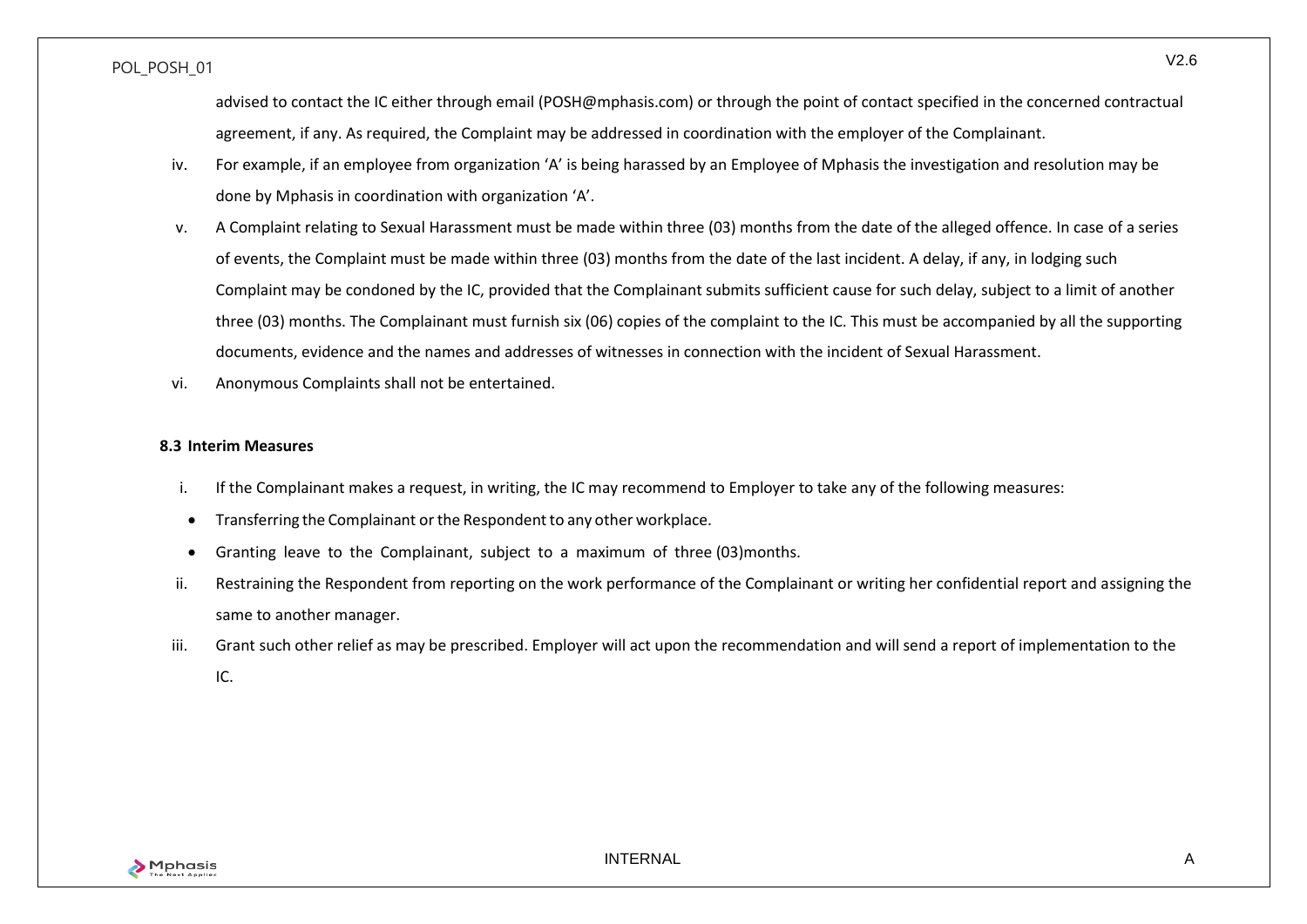### **Suspension pending inquiry:**

IC, if the situation so warrants, may recommend suspension of the services of the Respondent as an interim measure pending disposal of the Complaint. The Employer may on receipt of the recommendation by the IC consider suspension of services of the Respondent till such time as the inquiry is complete and the final report with findings is submitted to the Employer. The order of suspension in contemplation of inquiry may be issued to the Respondent specifying therein the:

- i. Reasons for suspension.
- ii. Date and time from which the suspension will operate.
- iii. Approximate timescale of the suspension.
- iv. The amount of subsistence allowance that will be paid to the Employee.

#### <span id="page-14-0"></span>**8.4 Time Limit**

Any inquiry into a complaint and its redressal that is carried out by the IC shall be completed within a period of ninety (90) days from the date of the receipt of the complaint.

### <span id="page-14-1"></span>**8.5 Conciliation, Inquiry and Redressal in case of a Complaint of Sexual Harassment**

#### **Conciliation**:

- i. After a complaint of Sexual Harassment is lodged, the Complainant may request the IC to resolve the matter between the parties through conciliation, before the commencement of the inquiry.
- ii. Any settlement brought about by such conciliation must be mutually acceptable to both the Complainant and Respondent. Monetary settlement shall not be the basis of such conciliation.
- iii. Where any settlement between the Complainant and Respondent is reached through conciliation process, the IC shall record the settlement and the terms so arrived at and share the copies of settlement with the Complainant and the Respondent. The recorded

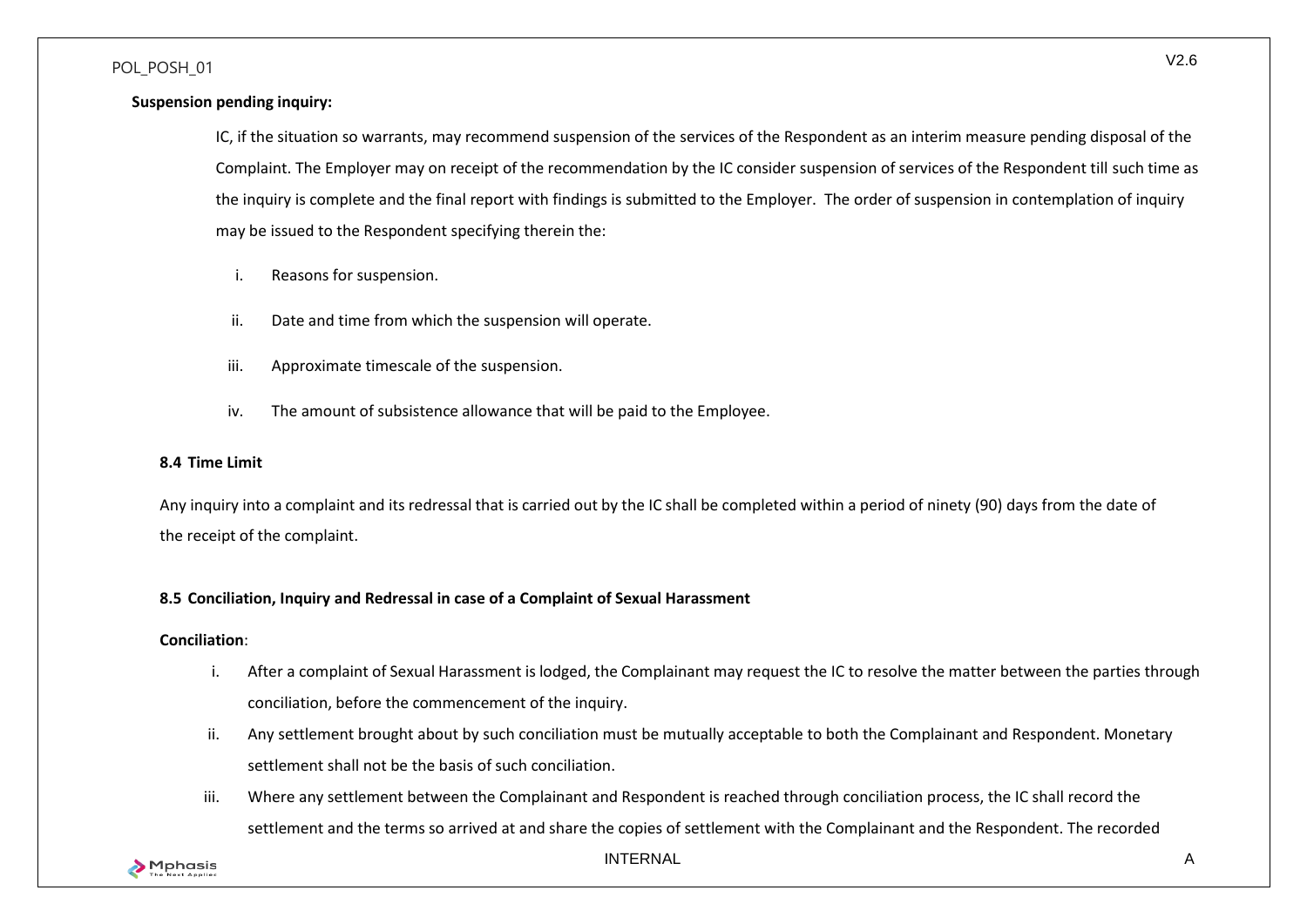settlement and terms so arrived at conciliation shall be forwarded to the Employer for action as recommended by the IC. Thereafter, no further inquiry will be initiated into the Complaint.

- iv. Where no mutually agreeable settlement can be reached during the conciliation process, the IC will proceed to conduct the inquiry as prescribed below.
- v. Where the Complainant informs the IC that any term or condition of the settlement arrived at has not been complied with by the Respondent, the IC shall proceed to make inquiry into the Complaint.

#### **Inquiry:**

#### **Initial Phase**

- i. At the commencement of the inquiry, the IC shall explain to both the Complainant and Respondent, the procedure which will be followed in the inquiry.
- ii. The IC will share a copy of the Complaint with the Respondent within seven (07) days of its receipt.
- iii. The Respondent must submit a statement of defense within ten (10) working days. This may be accompanied by the Respondent's own list of documents, evidence and names and addresses of witnesses.
- iv. The IC shall document the following:
- v. A statement of the accusations of misconduct or misbehavior in support of each article of charge.
- vi. A statement of all relevant facts including any admission or confession made by the Respondent.
- vii. The IC shall inquire into the Complaint which shall be completed within ninety (90) days.
- viii. The inquiry will be conducted by the IC in compliance with the Principles of Natural Justice.
- ix. the IC shall have the same powers as vested in civil court under the Code of Civil Procedure, 1908 when trying a suit in respect of the following matters, namely:
	- Summoning and enforcing the attendance of any person and examining him on oath.
	- Requiring the discovery and production of documents; and

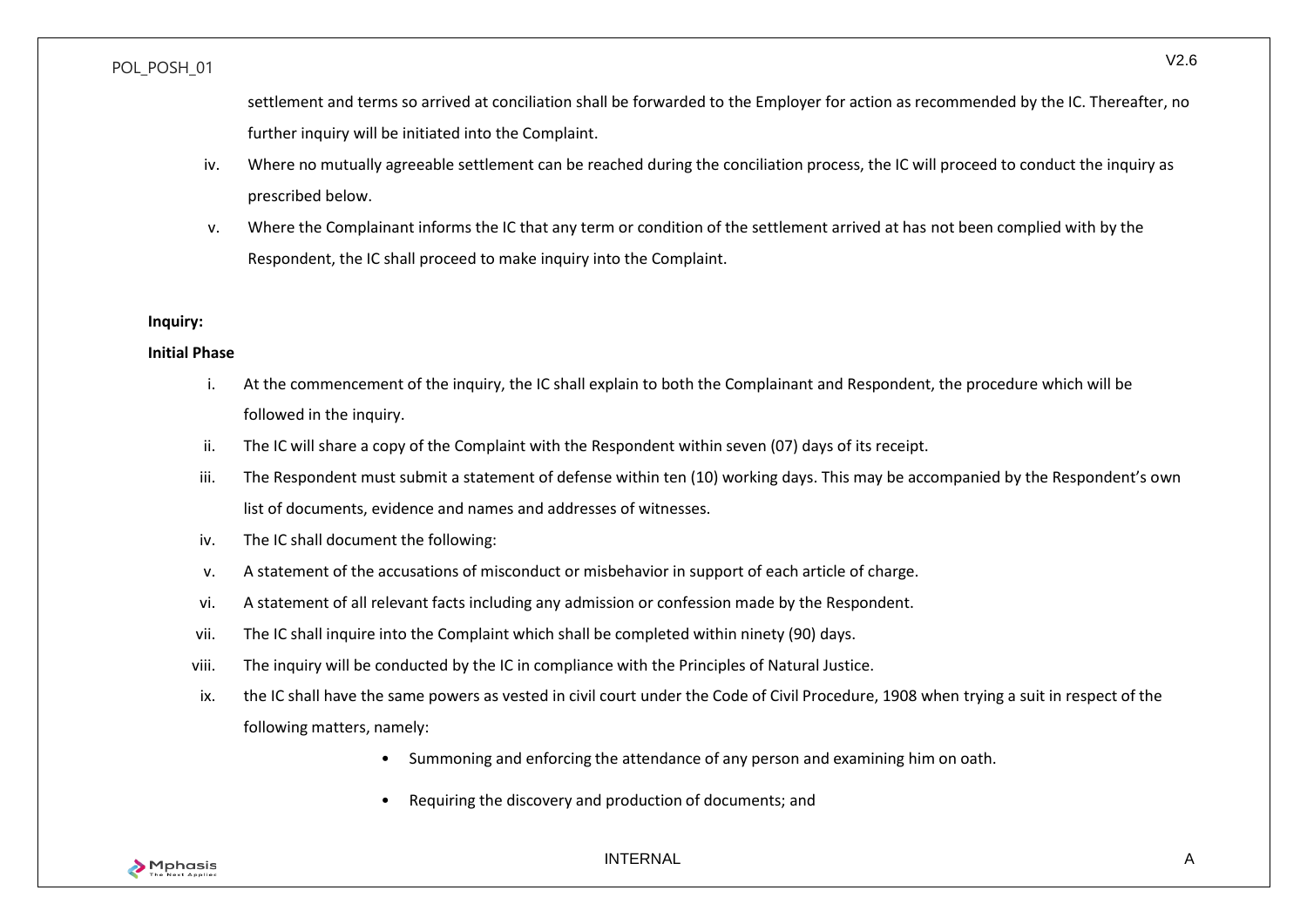Any other matter which may be prescribed.

The IC is also vested with the following powers while conducting an inquiry into the allegations made in the Complaint:

- i. To fix the date of the inquiry for examination of the allegations of sexual harassment.
- ii. Provide necessary details to the Respondent to prepare his defense.
- iii. Fix the date(s) for inquiry at the place and time as may be determined by the IC.
- iv. Conduct the inquiry proceedings and ensure the rules of the inquiry are strictly observed.
- v. Hear and comprehend the evidence presented by both parties to the inquiry and record everything relevant.
- vi. To evaluate the credibility of any witness, the IC may put pertinent questions to the witnesses. The IC may recall any witness from either side at any time for additional examination.
- vii. Complainant shall be administered oath / affirmation before she makes her statement.
- viii. Witnesses shall be administered oath / affirmation before they make their statement.
- ix. The Respondent shall be given the opportunity to cross examine/question the Complainant and her witnesses.
- x. The Respondent or his witnesses may submit statements after being administered oath / affirmation. The Complainant shall be entitled to cross–examine the Respondent and / or his witnesses on such statements submitted by the Respondent or his witnesses before the IC.
- xi. Though the IC is primarily concerned only with the allegations against the Respondent, it is well within its rights to include in the report adverse remarks or strictures on the connected persons for further action by the Employer.
- xii. All statements presented before the IC shall be signed by the party concerned.
- xiii. Both, the Respondent, and the Complainant shall be furnished with a copy of the findings of the inquiry proceedings at the end of each proceeding.

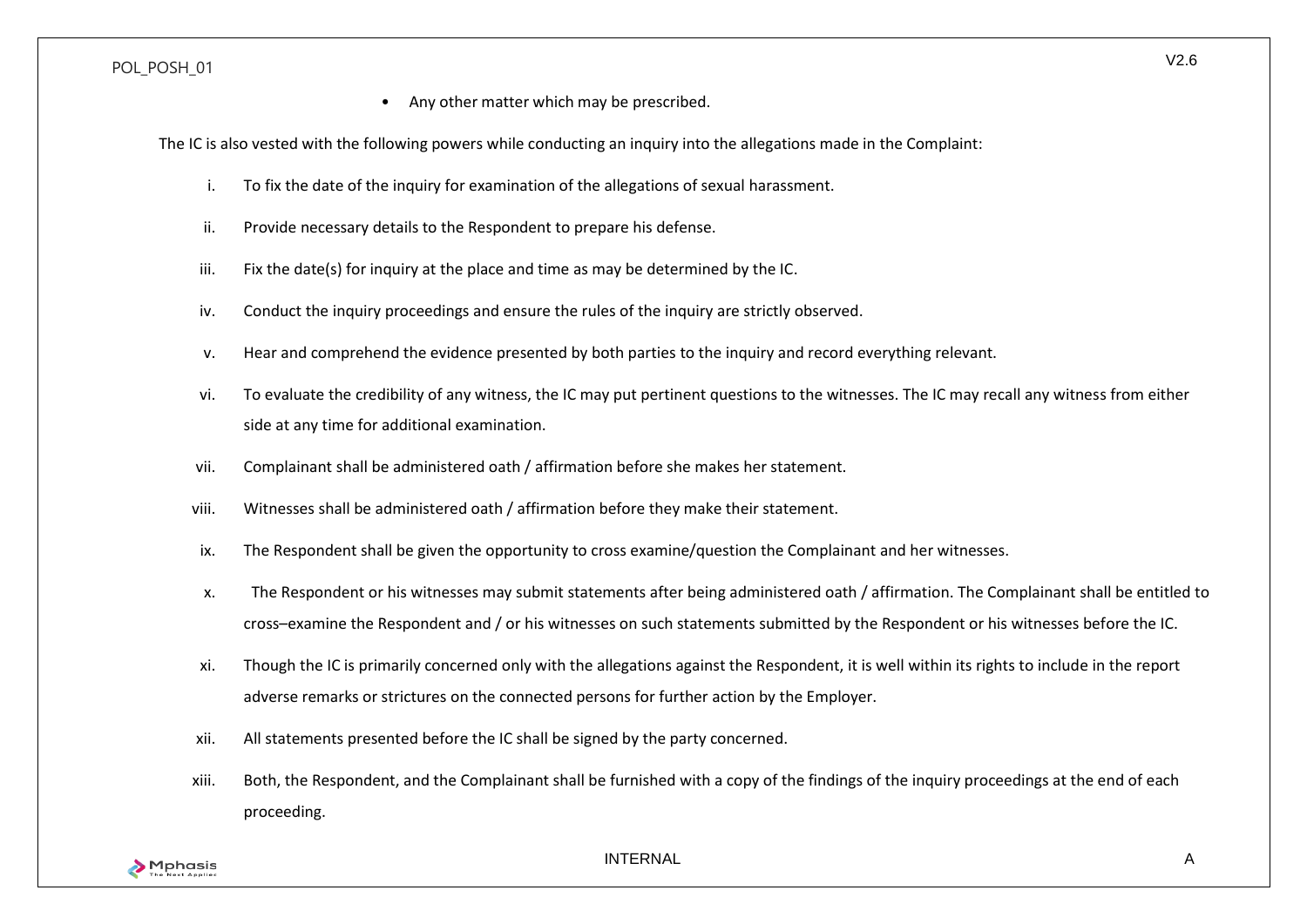- xiv. The Complainant and the Respondent are not permitted to be represented by a legal practitioner.
- xv. The IC may consider requests from the Complainant or Respondent on the language for conduct of inquiry (such as English, Hindi or other local language) as per its preference.
- xvi. The venue of the inquiry should, as far as practicable, be as per the convenience of the Complainant. The IC will make the final decision regarding the venue.
- xvii. In conducting the inquiry, at least three Members of the IC, including the Presiding Officer, shall be present.

#### **Procedure for Cross Examination without the presence of Complainant / Respondent:**

- (a) At the first examination of the Complainant, the IC shall formally enquire from the Complainant whether she wishes to avoid a face-to-face encounter of herself and / or her witnesses with the Respondent, including during the examination and cross-examination of herself and / or her response thereto.
- (b) In the event the Complainant indicates that she and / or her witnesses should not be put face-to-face with the Respondent during their examination and cross-examination, the IC shall communicate the same to the Respondent and the Complainant / her witnesses may be allowed to make her / their statement without the presence of the Respondent.
- (c) The cross-examination may be done through a questionnaire submitted by the Respondent. This entails that the Complainant or her witnesses need not be examined in the presence of the Respondent(s). The Complainant also has similar right with respect to cross-examination of the Respondent and his witness(es).

**Ex-parte Hearing:** If either the Complainant or Respondent fails to appear without sufficient cause for three (03) consecutive hearings convened by the IC, the IC will then have the right to terminate the proceedings or to give an ex -parte decision on the Complaint after giving the absenting party fifteen (15) days' notice before passing such order.

Copy of the report of inquiry and findings shall be shared with the Complainant and Respondent, enabling them to make representations before the



INTERNAL A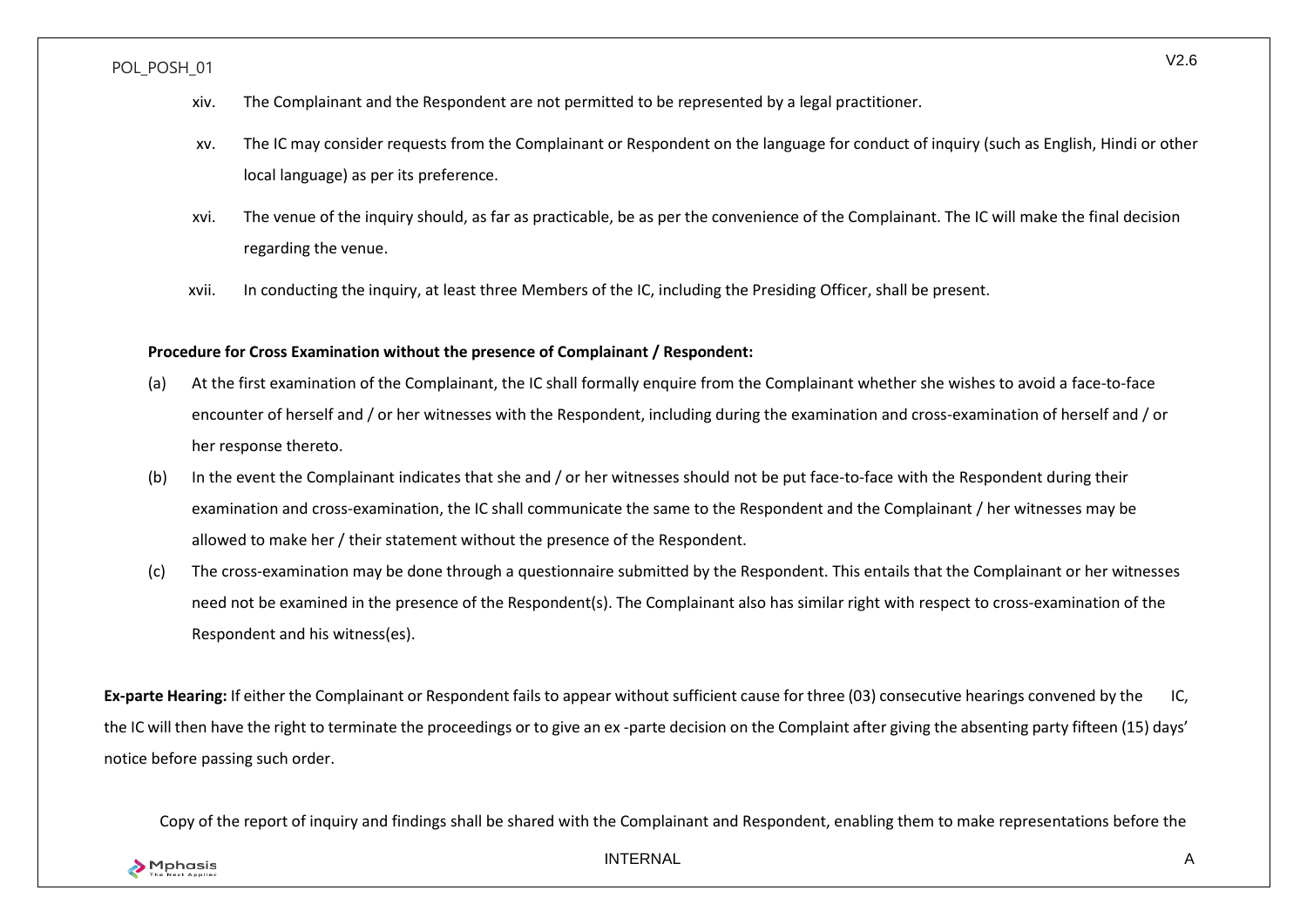IC, if any within five (05) working days from the receipt of the aforesaid.

After receipt of any representations from the Complainant and the Respondent, the IC shall submit the report of inquiry, findings and the recommendations to the Employer within a period of ten (10) days from the date of completion of inquiry.

Employer shall act upon the recommendation within sixty (60) days of receipt of the recommendations from the IC.

### **Completion of the Inquiry and Possible Recommendations:**

- 1. The IC will prepare an 'Inquiry Report' which will be submitted within ten (10) days of closure of the inquiry.
- 2. If the IC arrives at the conclusion that the allegation against the Respondent has not been proved, it will recommend that no action needs to be taken.
- 3. Where the IC arrives at the conclusion that the allegation against the Respondent has been proved, it may make any of the following recommendations after taking into consideration the severity, frequency, and pervasiveness of the act: –
	- a. Tendering written apology
	- b. Issuance of warning letter
	- c. Reprimand or censure
	- d. Undergoing counselling session
	- e. Carrying out community service
	- f. Transfer to other locations
	- g. Withholding of promotion / salary hikes/ increments etc.
	- h. Compensation to the Aggrieved Woman by making appropriate deductions from the salary or wages of the Respondent.

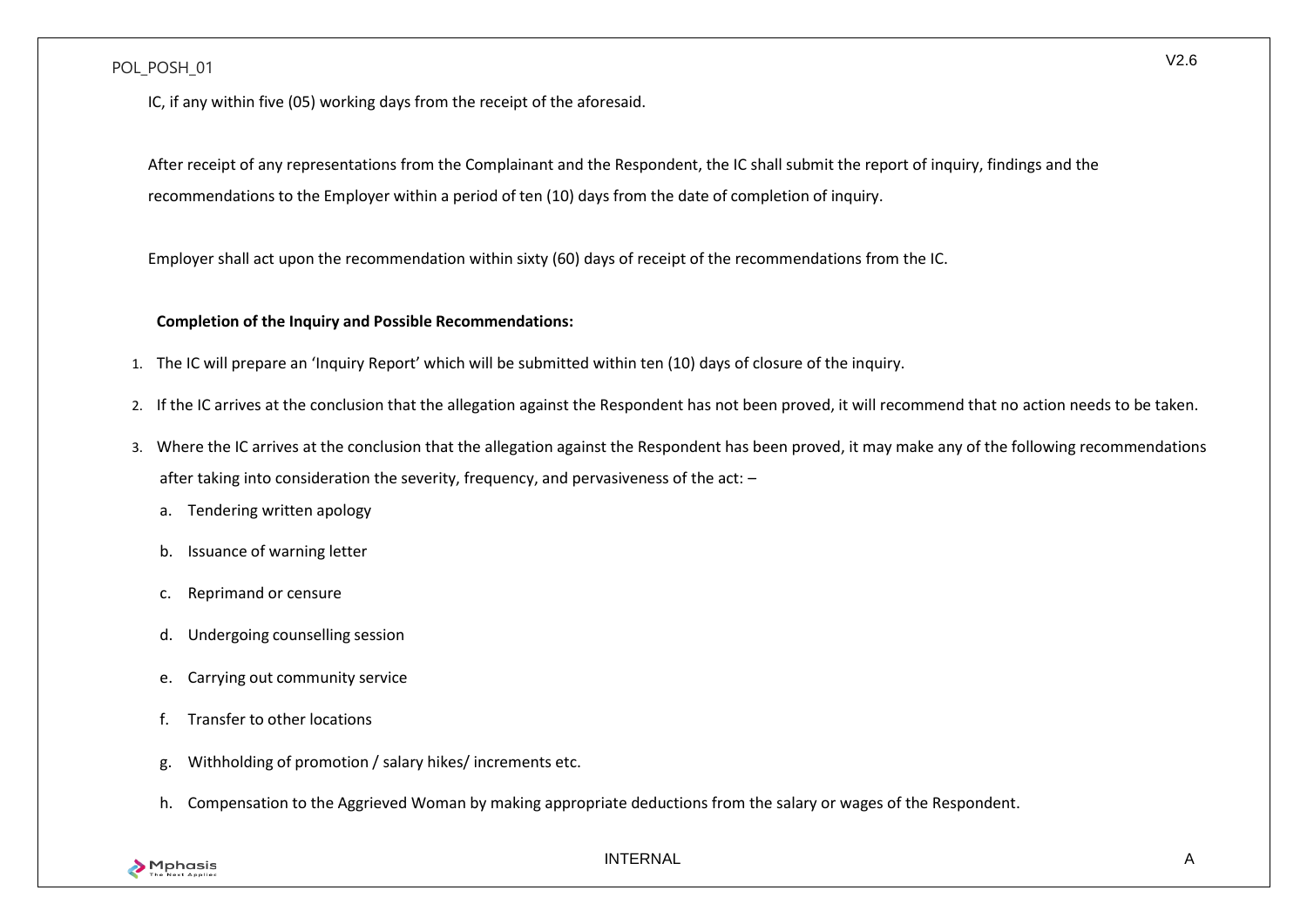- i. Termination of services from the Company
- 4. Employer shall act upon the recommendation within sixty (60) days of receipt of the recommendations from the IC.

### **8.6 Right to be accompanied**

- <span id="page-19-0"></span>• No legal practitioner shall be allowed to represent either party at the IC inquiry proceedings.
- The Complainant and the Respondent may, with prior consent of the IC, may be accompanied by a work colleague at any formal meetings. Any request to be accompanied must be reasonable. The Complainant and the Respondent cannot bring a representative whose attendance amounts to a conflict of interest or would prejudice the meeting. For example, a colleague who is involved as a witness in the case cannot be the accompanying person. Whether a request is reasonable will depend on the circumstances of the individual case.
- The person accompanying the Complainant, or the Respondent shall not have the right to address the IC.

#### <span id="page-19-1"></span>**8.7 Appeal**

Any person aggrieved by a recommendation made, its implementation or lack thereof, may prefer an appeal to such Statutory Body or Court or Tribunal designated by the Government in this regard. This appeal must be made within a period of ninety (90) days of the recommendations. Aggrieved person may contact POSH office for further guidance.

### <span id="page-19-2"></span>**9 Employer's Duties and Obligations:**

POSH Act in addition to requiring an Employer to set up an IC and ensure redressal of grievances of Workplace Sexual Harassment in a time bound manner, casts certain obligations upon the Employer to:

- i. provide a safe working environment.
- ii. formulate and widely disseminate an internal policy or charter or resolution or declaration for prohibition, prevention and redressal of sexual harassment at the workplace.
- iii. display conspicuously at the workplace, the penal consequences of indulging in acts that may constitute sexual harassment and the